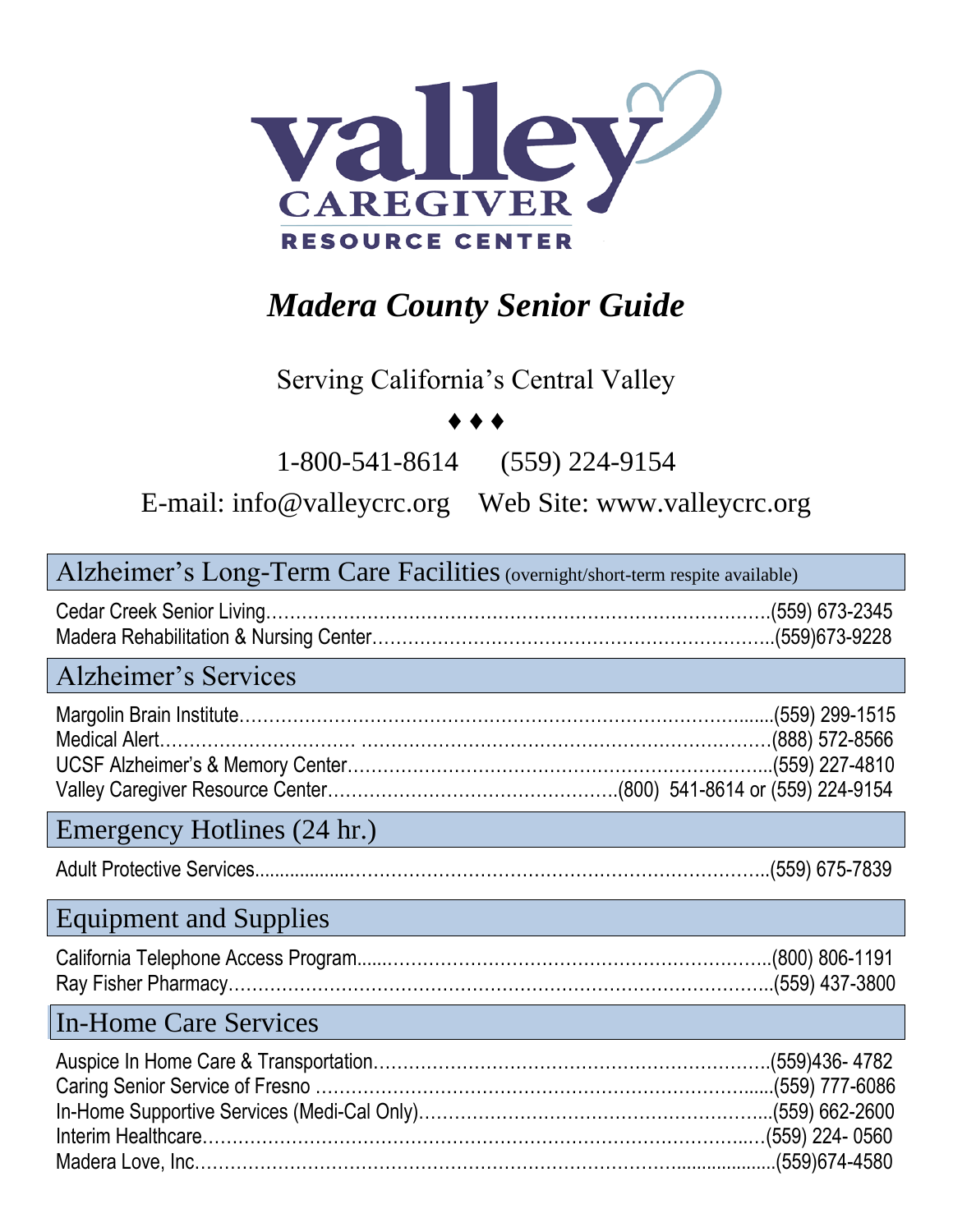### Home Health Services

### Insurance Programs

| HICAP (Health Insurance Counseling & Advocacy Program)(800) 434-0222 or (559) 224-9117 |  |
|----------------------------------------------------------------------------------------|--|
|                                                                                        |  |
|                                                                                        |  |
|                                                                                        |  |

## Legal Services

| <b>Medical Referrals</b> |  |
|--------------------------|--|

## Money Management

### Nursing Home Advocacy

## Referral for Specialized Housing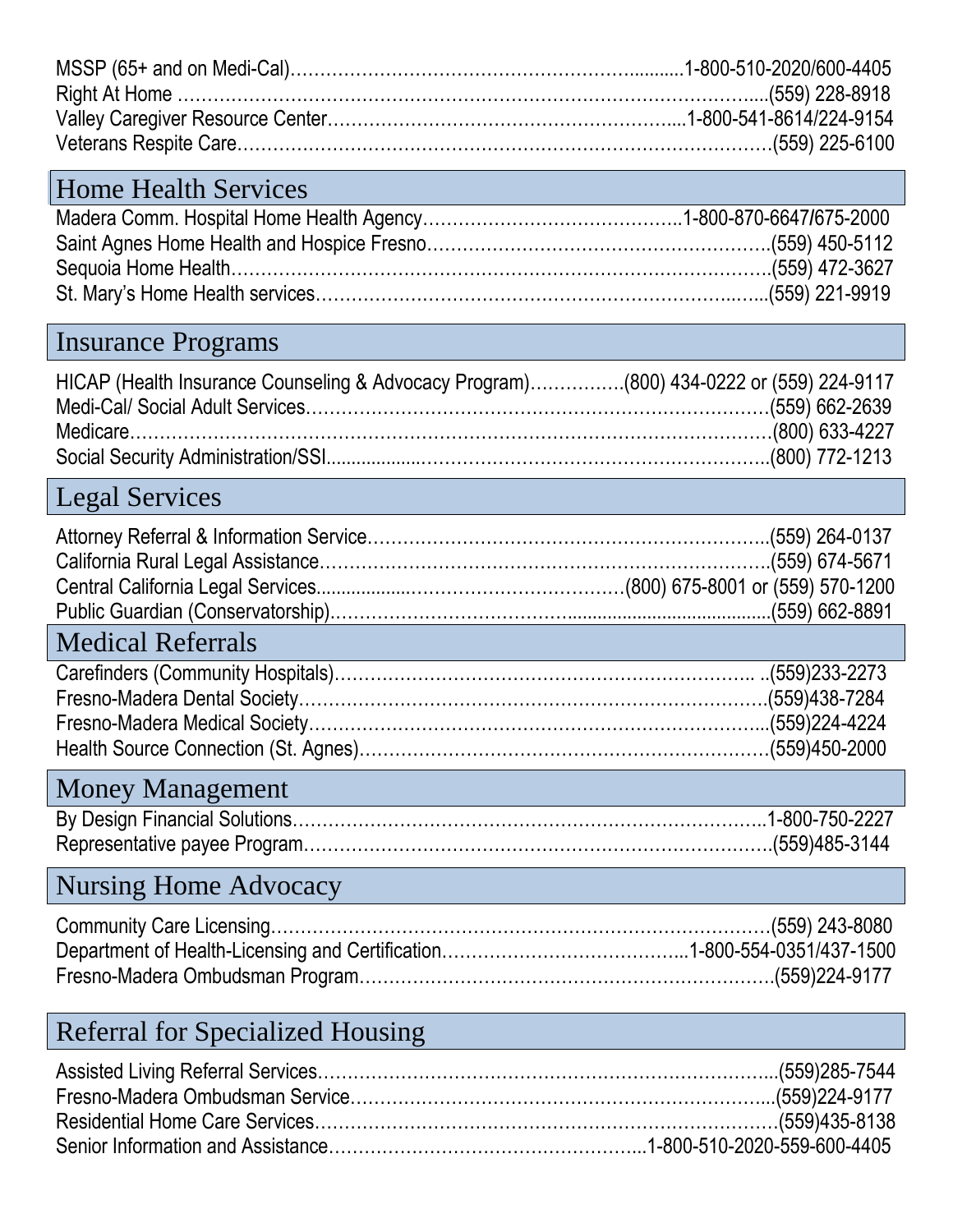### Senior Centers

## Specialized Transportation

### Transportation

### Utilities Assistance

#### Miscellaneous

### Web Sites